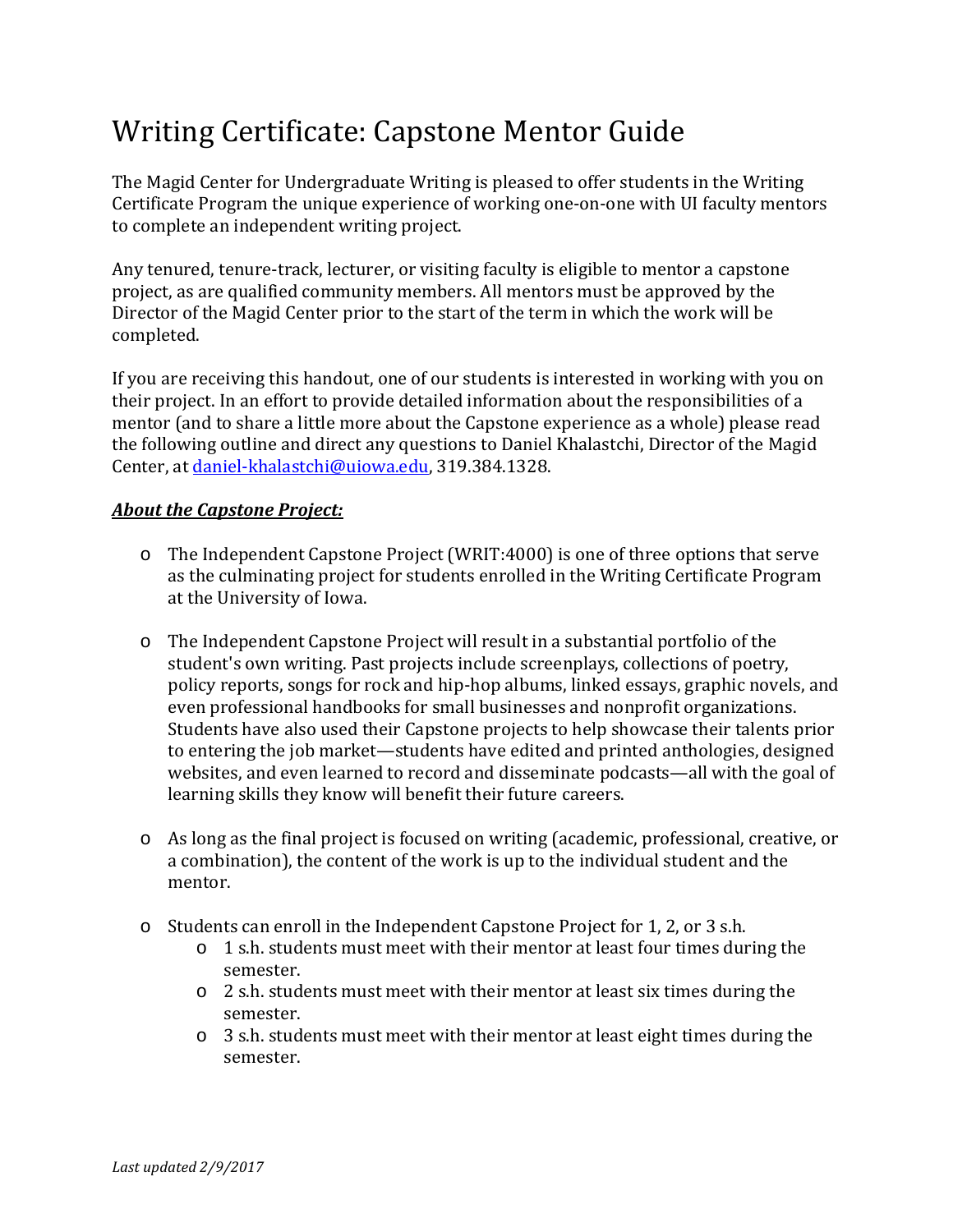- o Length, format, and other project specifics will be determined by the student and the mentor.
- o Faculty mentors and Capstone students must arrange and schedule their meeting times.
- o Faculty mentors submit grades via MAUI at the end of the term, evaluating the student based on the effort given throughout the semester. A grading rubric is attached at the end of this document to assist you in assessing your student's project; it is also available as a PDF at [http://magidcenter.uiowa.edu/certificate/capstone-forms.](http://magidcenter.uiowa.edu/certificate/capstone-forms)
- o Students and mentors may see samples of past Capstone projects by contacting Daniel Khalastchi at [daniel-khalastchi@uiowa.edu](mailto:daniel-khalastchi@uiowa.edu) or 319.384.1328.
- $\circ$  Students must have a faculty mentor for their project and must submit the Writing Capstone Proposal and Mentor Agreement form prior to registering for the course.

## *Important Deadlines:*

General deadlines are below; semester-specific deadlines are available at [http://magidcenter.uiowa.edu/certificate/capstone-forms.](http://magidcenter.uiowa.edu/certificate/capstone-forms)

- o Student and faculty mentor must both sign the Capstone Proposal and Mentor Agreement form and submit it to the Magid Center by the Thursday of week 1 of the semester (or of the 12-week summer session).
- o Faculty mentor must sign the Capstone Midterm Progress Report and the student must submit it (along with a working draft of their project) to the Magid Center by 4:30pm on the Friday during week 7 of the semester (or week 6 of the 12-week summer session).
- o Faculty mentor must review and provide feedback on the first deposit of both the Capstone Project and its Introduction during week 12 of the semester (or week 9 of the 12-week summer session).
- o Faculty mentor must review and evaluate the final deposit of both the Capstone Project and its Introduction, which students will submit to the mentor by the Friday before finals week. A second copy of the final deposit must be submitted electronically to the Magid Center by emailing it to [magid-writing@uiowa.edu](mailto:magid-writing@uiowa.edu) by 4:30pm the Friday before finals week. If the meaning of the project is intrinsically tied to its physical form, a hard copy may be submitted to the Magid Center instead.
- o Faculty mentor will submit grades in MAUI by the appropriate deadline.